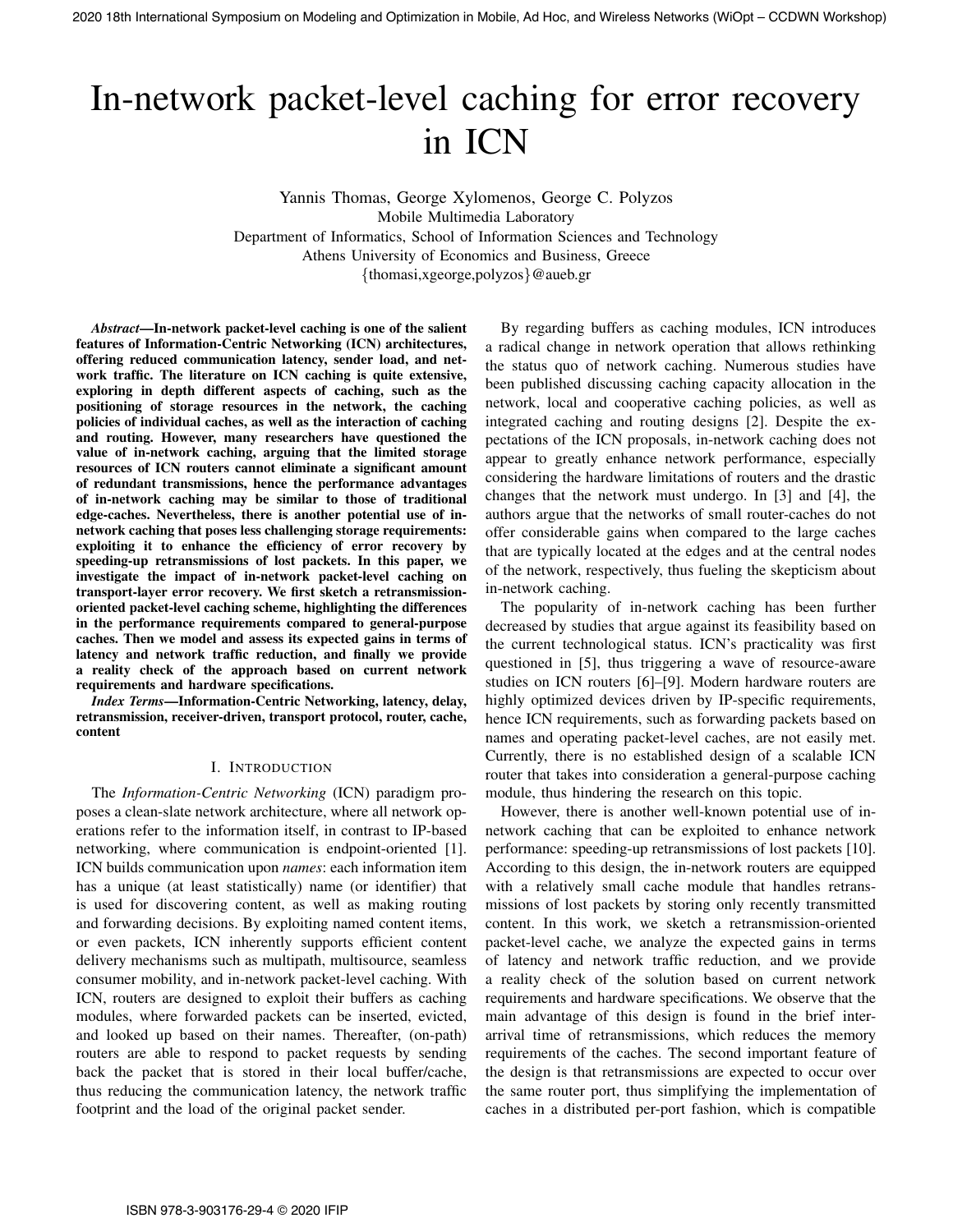with the architecture of terabit core routers.

The structure of the remainder of this paper is as follows. In Section II, we review the literature on ICN router designs, while in Section III, we present a design of a retransmissionoriented ICN cache router. In Section IV, we model and preliminarily assess the foreseen gains, while in Section V we explore the feasibility of deploying retransmission-oriented packet-level caching in core routers. Finally, we present our conclusions and directions for future work in Section VI.

### II. RELATED WORK

In order to support name-based network operation, ICN research reshaped the operation of network routers introducing sophisticated features, such as native multisource, multicast and caching, but also inducing significant overhead. The feasibility concerns of ICN networks are mostly raised due to the processing and memory overhead which can become a performance bottleneck for ICN routers. Typically, a largescale router is equipped with two types of memory: a fast but small memory  $(M1)$ , which is local at each line card and a slow but large memory  $(M2)$ , which is common for all line cards [11]. The operations that take place for each packet, such as buffering packets and making forwarding decisions, exploit the M1 memory in order to support wirespeed performance. Based on current memory access latency and packet forwarding rate, in order to offer terabit operation, it is not recommended to use the M2 for packet-level insertions, evictions or lookups in a cache. At this point, we are not aware of a study that describes how M1 memory can be shared by caching and forwarding functions, hence we consider forwarding out of the scope of this paper and focus on the usage of memory only for caching.

In the literature, there are several candidate memory technologies for router memory. From the fastest to the slowest, *Static Random-Access Memory* (SRAM), *Reduced Latency DRAM* (RLDRAM), *Dynamic Random-Access Memory* (DRAM) and *Solid State Disk* (SSD) are most frequently considered [5]. These technologies exhibit a trade-off between capacity and latency, hence the fastest ones offer the least capacity. In large-scale routers,  $M1$  and  $M2$  memories are typically based on SRAM and DRAM, respectively.

In an effort to increase the buffering space while maintaining line-speed operation, hybrid SRAM/DRAM designs are also proposed [12], [13]. According to these studies, a buffer that follows the *First In First Out* (FIFO) policy can be implemented via a hierarchy with two SRAM memories, one acting as the tail and the other as the head of the FIFO, and one DRAM memory, where blocks (or batches) of packets are written periodically from and to the tail and head SRAM memories, respectively. The hybrid design matches the performance of SRAM with the density characteristics of a DRAM, however it cannot be considered compatible with packet-level caching, since DRAM is accessed periodically instead of on per-packet basis.

Acknowledging the size disharmony between the two memory areas, most studies on ICN caching routers propose using a *hierarchical* design, where the large M2 memory is used for storing the content and the smaller M1 memory is used for storing an index to the cached content, thus introducing the L2 and L1 cache layer, respectively [8], [9], [14]. In [14], the authors propose that the L1 storage and the L2 index is stored in the DRAM and the L2 storage is kept in an SSD. This design can sustain cache operations of up to 10 Gbps running on commodity hardware. In [8], the authors introduce a cache design for storing video items, where the L1 index is stored in the SRAM while the L1 storage remains in the DRAM, hence at L1 a SRAM chip indexes a DRAM cache, while at L2 a DRAM chip indexes an SSD cache. Acknowledging that SSD access time is rather high, it is suggested that batches of packets should be moved from SSD to DRAM occasionally, similarly to the hybrid SRAM/DRAM designs. In [9] the authors propose a cache architecture for ICN where the index of the cache is placed in the SRAM, indexing the cached packets that are stored in the DRAM. For each packet one (at least) SRAM lookup is made, but DRAM is accessed only for a subset of packets, thus potentially avoiding the L2 performance bottleneck.

When it comes to supporting terabit operation, a distributed routing design is exploited by core routers [15]. The first distributed ICN router, where each router core is responsible for routing a subset of the name space, was introduced in [7] for *Named-Data Networking* (NDN) [1], one of the most popular ICN architectures. The design was further developed in [6], where certain issues that are specific to NDN are revealed, e.g., the request and response of a packet needs to be processed by the same router core, thus imposing stateful operation. This issue could question the feasibility of a distributed routing design for NDN since it could hinder router scalability. Overall, the impelementation of contentbased routing in core routers is rather challenging, thus not leaving much space for other operations; the operation of caching in distributed ICN routers has not been technically examined yet.

#### III. SYSTEM DESCRIPTION

The *Information-centric Networking* (ICN) paradigm proposes a clean-slate network architecture that bases network operations on content itself. Different variants of ICN architectures have been introduced [1], each presenting different forwarding and routing methods, however the majority of these architectures inherently support packet-level in-network caching. In what follows, we describe the essential features of an ICN architecture in the context of retransmission-oriented caching:

• Named-packets: Each content item is fragmented into *chunks* that are transmitted autonomously over the network. Given that ICN routers perform routing and forwarding based on names instead of addresses, a chunk is encapsulated in a *named*-packet, that is, a network packet that carries a (statistically) unique name that identifies the carried chunk. For the rest of this paper, the term packet refers to a named-packet.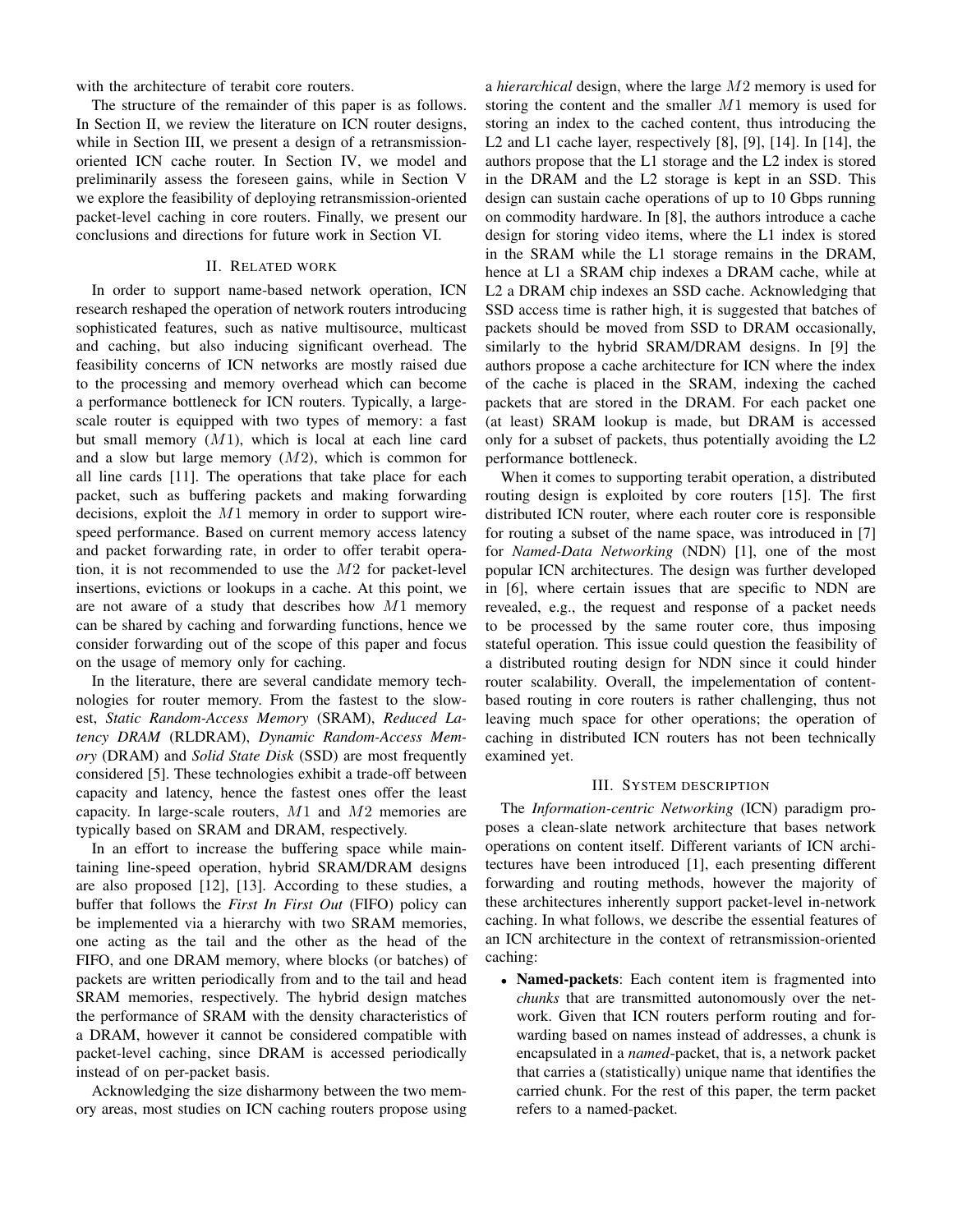- Receiver-driven model: A *receiver*, the terminal of the user who requests the content item, fetches the content item by sending a *Request* packet for each chunk of that content item to the *sender*, the provider of the content. The sender responds with a *Data* packet. The two packets carry the same name, the unique name that identifies the chunk, hence an in-network router can identify pairs of Request-Data packets. The sender is stateless, responding to incoming Requests, hence the receiver is responsible for managing congestion control and retransmissions. There are some congestion control designs that assume in-network rate control and error recovery, but past experience suggests that end-to-end algorithms are more likely to scale up [16]. In our system, we assume that the receiver implements a TCP-like congestion control algorithm [17].
- In-network cache routers: All network routers exploit the buffers where packets are temporarily stored before being forwarded, as caches, where Data packets are inserted, removed and indexed. Upon the receipt of a Data packet, the router inserts it in the cache and, upon the receipt of a Request, the router searches for the corresponding Data in its cache. If it is found, it sends the Data back to the receiver, otherwise, it simply forwards the Request to its destination.
- Cache replacement policy: Content allocation in innetwork caches is not static, instead routers dynamically store the incoming streams of Data in order to adapt to the changing popularity of content items. When a cache is full, then some cached items need to be evicted before inserting fresh content, thus realizing a *cache policy*. Typically, general-purpose ICN routers, that target Web traffic, consider the *Least Recently Used* (LRU) policy in order to keep in the cache the most popular content, exploiting the zipf-like distribution of web content popularity. In retransmission-oriented caching, we propose instead the exploitation of the FIFO policy, in order to keep in the cache the most recently transmitted content, thus targeting retransmissions.
- Symmetric routing: Although asymmetric routing is supported by certain ICN variants [18], the most common approach is to route the Request and Data packets over the same dissemination path.
- Multicast transport: Multicast content delivery is inherently supported by ICN architectures. Typically, multicast transport is suggested for fixed-rate sender-driven transmissions that incorporate *Forward Error Correction* (FEC) techniques to overcome packet losses [19]. However, the NDN architecture does support receiverdriven multicast delivery by, first, aggregating the Requests for the same content at routers and, then, "cloning" the received Data to multiple receivers. In this case, multicast transport is transparent to the end-users and, in turn, compatible with our analysis.
- Multipath transport: ICN architectures offer multipath deliveries by routing Requests over different paths to

one or multiple content sources (native multisource). The majority of multipath protocols follow the receiver-driven paradigm, also assuming end-to-end error control through retransmissions [18], hence our analysis is directly applicable to them. However, for reasons of simplicity, we do not investigate multipath transport in this paper.

In Fig. 1, we demonstrate a use case scenario of retransmission-oriented packet-level caching, assuming a dissemination path of three caching routers, namely, R1, R2 and R3. Data retrieval is split into four phases. In the first phase, the receiver emits the Request to the sender and, in the second phase, the sender sends back the requested Data. If the Data is lost at some point of the delivery, for example, before reaching R1, it can be found cached at the previous on-path routers (in  $R2$  and  $R3$  in our example). In the third phase, the receiver emits a retransmission of its Request, which will find the Data cached at an on-path router  $(R2$  in our example). Finally, in the fourth phase, the caching router replies to the retransmitted Request with the cached Data. By allowing R2 to send the Data, the network performance is improved in three directions: first, the receiver recovers from loss faster, second, the dissemination path is shortened, which also reduces the network load, and finally the sender load is reduced.



Fig. 1. Example of cache response to a retransmit packet request.

#### IV. GAINS ASSESSMENT

In this section, we model and assess the foreseen gains of retransmission-oriented in-network caching. We begin by exploring the most obvious gain, the latency reduction of recovering from loss through faster retransmissions. The overall error recovery latency consists of the *loss detection latency*, e, and the *retransmission latency*, d.

#### *A. Loss detection latency*

The loss detection latency,  $e$ , is the time between the emission of the Request and the detection of the loss. Typically, e depends on the error detection mechanism that the transport protocol of the network adopts; we discuss below the three most common methods: time-based detection, sequence-based detection and notification-based detection.

The most popular method exploits a time-based loss detection mechanism where the packet must be delivered in a specific time period, namely, the *Time-Out* (TO) period,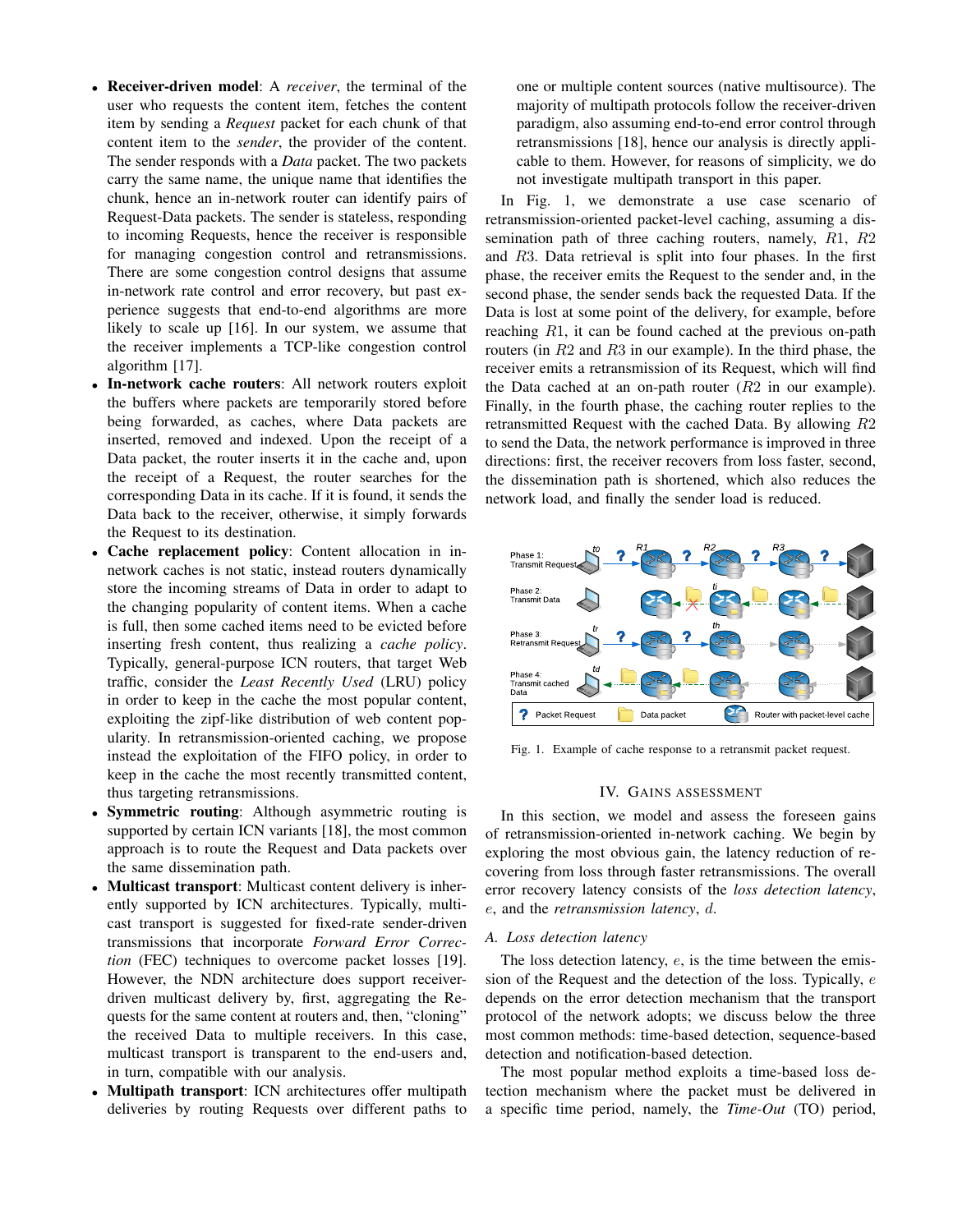otherwise it is considered lost. The TO must be slightly higher that the Round-Trip Time (RTT) of the connection,  $r$ , to avoid retransmitting packets that are marginally late [17]. In the first TCP implementations a low threshold of 1 s was considered for TO, in order to avoid spurious retransmissions [20]. In modern implementations this threshold may be lowered, to meet the performance needs of modern technologies, hence it is excluded from this study. RTT-based loss detection can become inexact in the face of RTT fluctuations, presenting significant latency as well as spurious retransmissions, hence a sequence-based method is also considered. The second method, known as *Fast Retransmit* (FR), specifies a sequencebased loss detection mechanism where the loss of a packet is signaled when three out of order packets are delivered [17]. Assuming that the  $N^{th}$  packet is lost, then the  $(N+3)^{rd}$  packet indicates the loss. Therefore, the latency of FR is roughly  $(w +$  $3)b$ , where b is the inter-arrival time of packet deliveries and  $w$  is the congestion window size in packets. The inter-arrival time can be approximated as  $r/w$ , hence the FR detection latency is approximately  $r + 3r/w$ , which can be simplified to  $r$  in case of large windows. The third method introduces a notification-based detection approach that typically exploits the *Random Early Detection* (RED) algorithm, a proactive flow control algorithm that can prevent congestion collapses [21]. Assuming that the network participates in congestion control, the routers can use RED in order to inspect the number of queued packets and proactively drop packets before the queue overflows and congestion leads to a burst of errors. In contrast to previous approaches, this method "selects" a loss, thus presenting no detection latency. However, a loss-indicating packet needs to be sent to the end-user upon a packet drop. The expected value of the detection latency with RED enabled in network routers is roughly  $r/2$ , thus significantly speeding up the process of error recovery. Note that this method only supports losses due to congestion, and cannot handle errorprone links, such as wireless links, hence end-hosts need to also deploy one of the previous methods. In this work, we assume a sequence-based loss detection mechanism due to its broader range of application and the relatively faster and more accurate loss detection that it presents.

#### *B. Retransmission latency*

After the loss is detected, the Request is retransmitted in order to fetch the Data. The time period between the emission of the retransmitted Request and the reception of the Data is the retransmission latency,  $d$ . Without caching,  $d$  is equal to  $r$ , but it can be reduced if the Data is found cached at an onpath router, since the Request and the Data do not traverse the entire dissemination path. The reduction of latency depends on two factors: the type of packet that is lost (Request or Data) and the distance from the source that the loss occurs. First, if the Request is lost, then the on-path routers will not have the chance to cache the corresponding Data in order to respond to the forthcoming retransmission, hence the latency cannot be reduced. Second, for a Data, the later the loss happens (closer to the destination), the higher the reduction of latency is. For

instance, the latency reduction is maximized when the loss occurs at the last hop before the receiver (R1 in Fig. 1), since the Data can be found cached at the first on-path router. On the other hand, the latency is reduced the least when the loss happens in the first hop after the sender (R3 in Fig. 1), since the retransmitted Request will be served by the last on-path router.

In order to model latency reduction, we initially assume that the path links exhibit equal propagation latency. We study  $d$  in relation to the number of hops that compose the dissemination path,  $H$ , which is equal to the number of packet forwardings needed to send a packet from the sender to the receiver. If the dissemination path is one-hop long  $(H = 1)$ , then the Data is retrieved directly from the sender, hence  $d = r$ . If the dissemination path is k-hops long  $(H = k)$ , the value of d depends on the order of the hop (towards to the sender) where the loss occurred,  $i$ , i.e.:

$$
d_i = ri/H \tag{1}
$$

For instance, if a Data was lost at the  $2^{nd}$  hop of a 5-hop path  $(i = 2$  and  $d = 5)$ , then the latency of the retransmission will be  $d = 2/5r$ , thus reducing it by 60%.

In order to estimate the expected latency of fetching a retransmitted packet,  $\overline{d}$ , we take into account the distribution of losses in the hops of the path, which we call *distribution of loss occurrences*. We introduce  $\pi_i^n$ , the fraction of losses that occur at hop i, where n is the type of packet, e.g.,  $\pi_2^{Request}$ is the fraction of losses of Requests, that occur 2 hops away from the receiver, and  $\pi_2^{Data}$  is the fraction of losses of Data packets, that occur 2 hops away from the receiver. Note that the distribution of loss occurrences is related, but different, to the error-rate of the links. For example, if all links have the same loss rate, we will have a decreasing distribution of losses in the hops, since as each links drops a fraction of the packets, later links see fewer packets overall. When considering only the packet requests that lead to losses, we can conclude that:

$$
\sum_{i=1}^{H} \pi_i^{Request} + \sum_{i=1}^{H} \pi_i^{Data} = 1
$$
 (2)

Thereupon, we combine (2) with (1) in order to estimate the average amount of retransmission latency throughout the transfer, based on the the fraction of losses on each link and the latency reduction that each link offers.

$$
\overline{d} = r \sum_{i=1}^{H} \pi_i^{Request} + \sum_{i=1}^{H} \pi_i^{Data} d_i
$$

$$
\overline{d} = r \sum_{i=1}^{H} \pi_i^{Request} + \frac{r}{H} \sum_{i=1}^{H} \pi_i^{Data} i
$$
(3)

Equation (3) shows that, when only Requests are lost, then the expected retransmission latency is  $r$ ; caching does not help. On the other hand, when only Data packets are lost, then the expected retransmission latency depends on the distribution of losses. For example, in a path of H hops where losses are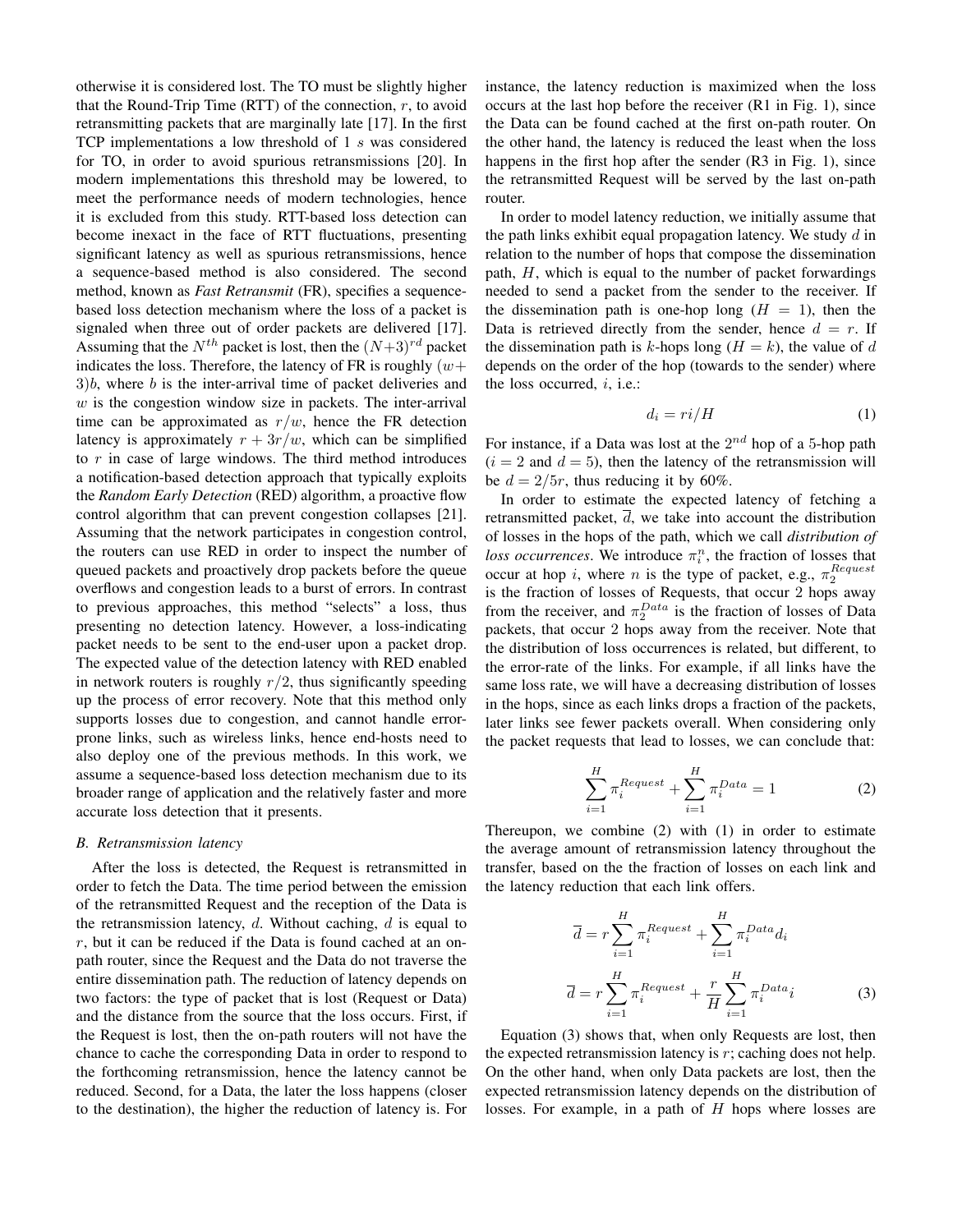uniformly distributed among hops and only Data packets are lost  $(\pi_i^{Request} = 0 \text{ and } \pi_i^{Data} = 1/H)$ ,  $\overline{d}$  is equal to the retransmission latency measured when losses take place only in the middle hop, that is,  $r(H + 1)/(2H)$ .

Furthermore, we expect that, given a hop  $i$ , the fraction of losses of Requests will be typically smaller than the fraction of losses of the Data packets, due to packet size asymmetry; when traveling over links with the same error rate, the larger packets are more likely to be corrupted. Therefore, assuming that Request and Data packets present fixed size, we suggest the following:

$$
\pi_i^{Data} = a\pi_i^{Request}
$$

where  $\alpha$  is a positive real number that describes the path loss rate asymmetry between Data and Requests. For example, in a path of  $H$  hops with a uniform loss occurrence distribution all hops have equal fraction of losses,  $\pi_i^{Request} = \pi_i^{Data} = 1/(2H)$ . Assuming a loss rate asymmetry  $a = 9$ , then  $\pi_i^{Request} = (1/H)(1/(9+1))$  and  $\pi_i^{Data} = (1/H)(9/(9+1))$ . Accordingly,  $\overline{d}$  will be equal to  $(1/10)r + (9/10)(r(H+1)/(2H)).$ 

In Fig. 2, we plot the expected latency with in-network caching as a function of path length normalized to the case without in-network caching. In this experiment, we assume that loss occurrences are uniformly distributed in the path hops and we examine two different asymmetries of unidirectional path loss rate, namely, when  $a$  is equal to 1 and 20, respectively. The results show that the expected retransmission latency can be significantly reduced by exploiting the onpath caches for paths with two or more hops. The gains are enhanced further when the loss probability of Data requests is increased compared to the Requests. We finally observe that the gains are not significantly affected when the path length increases beyond 6 hops.



Fig. 2. The expected retransmission latency normalized to the case without caching  $\left(\frac{d}{r}\right)$  as a function of path length (in hops). The distribution of loss occurrences is uniform and  $a$  is equal to 1 or 20.

We also examine the case where the access links present higher loss rate that the in-network links, a situation that is likely to occur in error-prone wireless access networks [22] or lossy inter-domain links [23]. In Fig. 3 we plot the expected latency when most losses occur in the receiver's access link, namely, when  $\pi_1$  is 2, 5 and 10 times higher than  $\pi_k$ , where  $H \geq k > 1$ . Notice that the sender's access link behavior is not changed, thus simulating the case where the content provider is in the Internet, e.g., in a *Content Delivery Network* (CDN) [24]. The relation between latency reduction and path length persists, but the lossier access links offer higher latency reduction. The result is not surprising since caching at the edges does maximize the reduction of retransmission latency.



Fig. 3. The normalized expected latency reduction  $(d/r)$  offered by innetwork caching as a function of path length (in hops) when the loss occurrences of the receiver's access link are 2, 5 and 10 times the loss occurrences of the other links.

Our model remains valid when links present different propagation latencies, by adapting the interpretation of  $i$  and  $H$ . Specifically,  $(1)$  is valid if i reflects the cumulative link latency from the receiver to the sender up to a node, and  $H$  refers to the total latency from the receiver to the sender. For instance, in the setup in Fig. 4, if a Data is lost at the hop from R2 to R1, hence can be found cached at R2, then  $i$  and  $H$  are equal to 60 and 80 ms, respectively, thus offering retransmission latency of 60 ms, as suggested by (1).



Fig. 4. Example of a path where links present different propagation latency.  $i$  is the cumulative link latency from the receiver to the sender and  $H$  is the total propagation latency from the receiver to the sender.

## *C. Traffic load reduction*

The effect of in-network caching on traffic load reduction is twofold: first, it reduces the load of the senders and, second, it reduces the traffic footprint of the network. The estimation of sender load reduction is direct, being equal to the number of Data packets that are lost at least two hops away from the sender, since any lost packet will be returned by an onpath cache. In this work, we assume that the number of Data packets that are lost one hop away from the sender, which cannot be cached, is negligible, since senders are typically located at the core network, e.g., a CDN network, and losses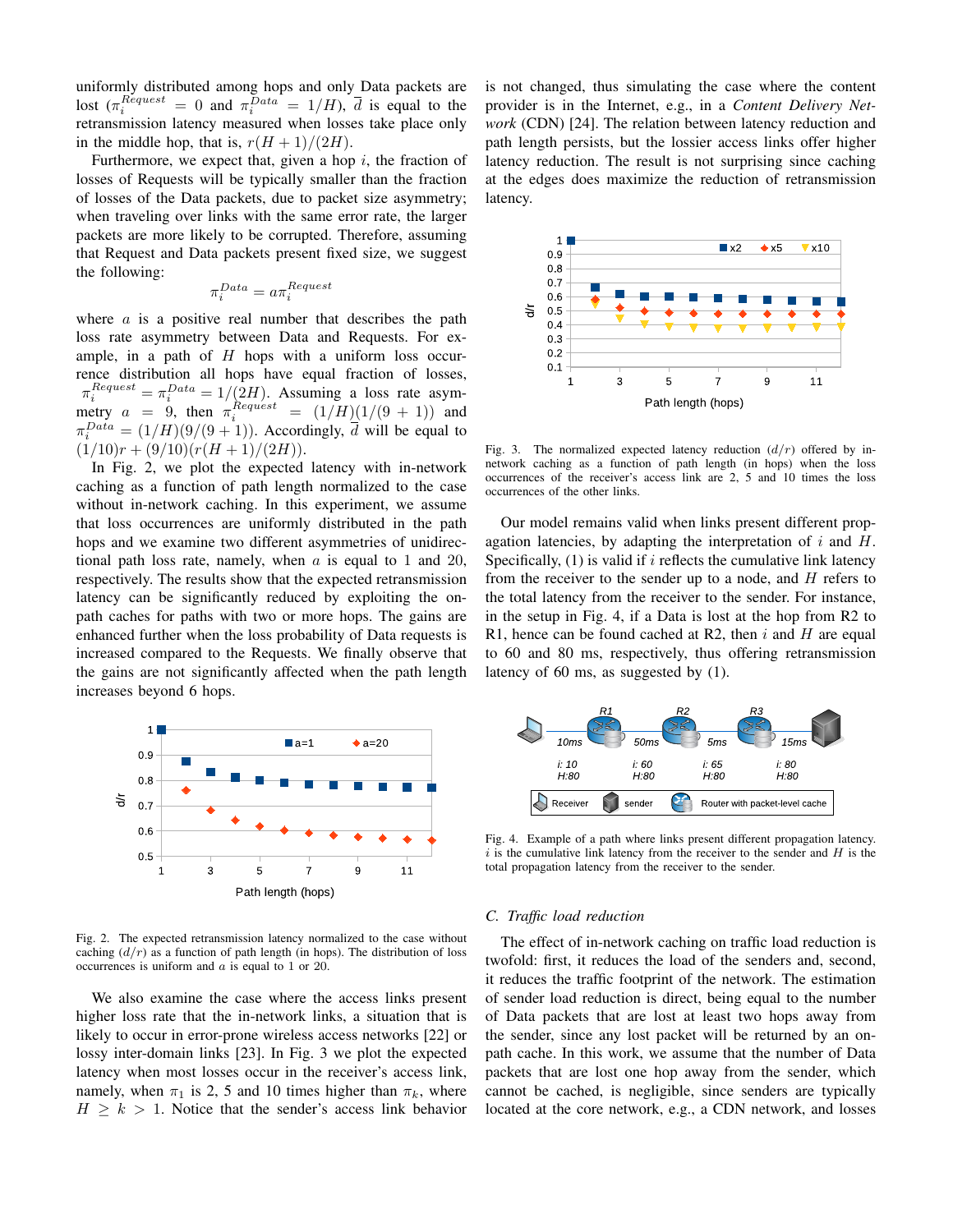are more likely near the access links due to the inter-domain connections [23].

The foreseen reduction of the traffic footprint, i.e., the amount of bytes that are forwarded in the network, follows the reduction of retransmission latency (Sect IV-B). Specifically, the retransmission latency analysis is based on the hops that the retransmitted Request and Data packets need to travel. This method is also appropriate for estimating the reduction of the number of packets that are forwarded in the network, since routing is symmetric and the packet size is fixed throughout the path. For instance, if a Data was lost at the  $2^{nd}$  hop of a 5-hops path ( $i = 2$  and  $d = 5$ ), then the reduced traffic footprint would be 2/5 of the traffic footprint without in-network caching, thus reducing by 60% the retransmission cost in bandwidth.

Considering that the error rate of intracontinental Internet paths is found to be 0.3-3.5% in [25] and the results of Fig. 3, which yield up to 66% reduction, we estimate that traffic footprint reduction can reach roughly 2.5% when caches are used for retransmissions. The result is not impressive, however the gains come with no apparent cost; we just need to rethink the use of existing router buffers.

## V. FEASIBILITY

The requirements of in-network routers can exceed the capabilities of hardware memory modules when aiming at generic content-delivery, however they can become feasible when targeting only retransmissions. The retransmission mechanisms are deterministic modules that always emit a retransmission exactly when the loss is detected, as discussed in Section IV-A. Therefore, retransmitted Requests are bound to reach an in-network router a specific time after the related Data was delivered to that router. A retransmission-oriented cache does not need to store the most popular content items, it only needs to store the most recent Data packets for this specific time, hence we propose a FIFO cache eviction policy. However, we do consider the investigation of different cache policies as an important topic for future work.

We define as *caching life*, c, the time that a Data must be stored in the cache in order to hit a retransmission. This variable, that is equal to the time between the receipt of the Data and the receipt of the retransmitted Request at the caching router (Fig. 1), also defines the storage requirement of cache modules. In order to find the Data cached at the on-path router, the cache size has to be bigger than the product of  $c$ , and the throughput of the content router,  $T$ . The caching life is less than  $r$ , therefore it is a relatively small period. In the example of Fig. 1,  $c = t_h - t_i$  which is equal to  $(t_r + r/4) - (t_0 + 3r/4)$ . We know that  $t_r-t_0$  is the loss detection latency,  $e = r$ , hence  $c < r$ .

Modern commercial core routers offer up to 922 Tbps of aggregate switching capacity (by exploiting up to 1152 slots) [11], which account for roughly 13 Gpps traffic of Jumbo Ethernet sized frames. Ignoring any other processing latency, the cache access time can not be higher than 70 ps in order to support one cache lookup per packet in a serialized manner, which is highly challenging with current technology. The *pipelined* SRAM architectures, that divide the forwarding process in individual sub-processes and perform multiple steps in parallel, allow routers to forward one packet per SRAM access time [26], however the SRAM access latency is still blocking terabit operation. Such forwarding rates are available through distributed architectures, where the router functions are split among discrete physical line cards, thus allowing the parallel processing of one packet per line card [15]. In these setups, each line card has its own forwarding engine along with a copy of the routing table and two memory systems for packet buffering. Assuming 1152 line cards, the available time for forwarding each packet theoretically grows to 80 ns and 13 ns for Jumbo and standard Ethernet sized frames, respectively, thus being supported by SRAM and possibly by RLDRAM (0.4 and 15 ns access time, respectively) [5].

In [7], the authors propose an ICN-driven router design where name-based routing information is distributed among multiple line cards, however the distribution of cached storage is not discussed. Operating a packet-level cache in a distributed fashion is more challenging than accessing in parallel the relatively static routing tables. The stored content of an innetwork cache is highly dynamic, thus inducing great overhead in order to keep the cache indexes of the line cards synchronized. Overall, we cannot rule out the feasibility of such a solution, but the problem is rather challenging. On the other hand, the retransmission-oriented caches do not need to keep synchronized cache indexes; each line card index can be autonomous, since retransmissions are bound to happen from the same receiver over the same line card. Being compatible with the distributed router architecture is considered a significant feature of retransmission-oriented caching, since it enables building high-speed core routers.

The estimation of the storage requirements of a retransmission-oriented cache is an equally complex problem. In particular, the capacity of the cache is defined by the aggregate switching capacity of the router,  $T$ , the required caching-time  $c$  (bounded by the connection's  $r$ ) and the entry size of the cache index and cache entries. In particular the cache capacity, S, must be large enough to store all forwarded packets,  $T/p$ , within c, where p is the packet size. Assuming that the index to the cached packet, with size  $p_{index}$ , and the cached Data, with size  $p_{data}$ , are placed in the SRAM, the required memory allocation for each stored packet is  $p_{index} + p_{data}$ , hence:

$$
S \ge (p_{index} + p_{data})cT/p
$$

We preliminarily investigate the cache capacity requirements in Fig. 5, where we plot the size of the retransmissionoriented cache in the SRAM as a function of  $c$  which is slightly less than the path latency. As suggested by several studies, we assume that the index in SRAM is a 40 bit hash of the content name [5], [8]. In order to implement a FIFO policy, thus being able to keep in cache the most recent packets, a 32 bit pointer (to the previous packet entry) must be introduced per packet, thus requiring in total 72 bits per index entry. Finally, assuming that the cache is implemented as a HashTable, the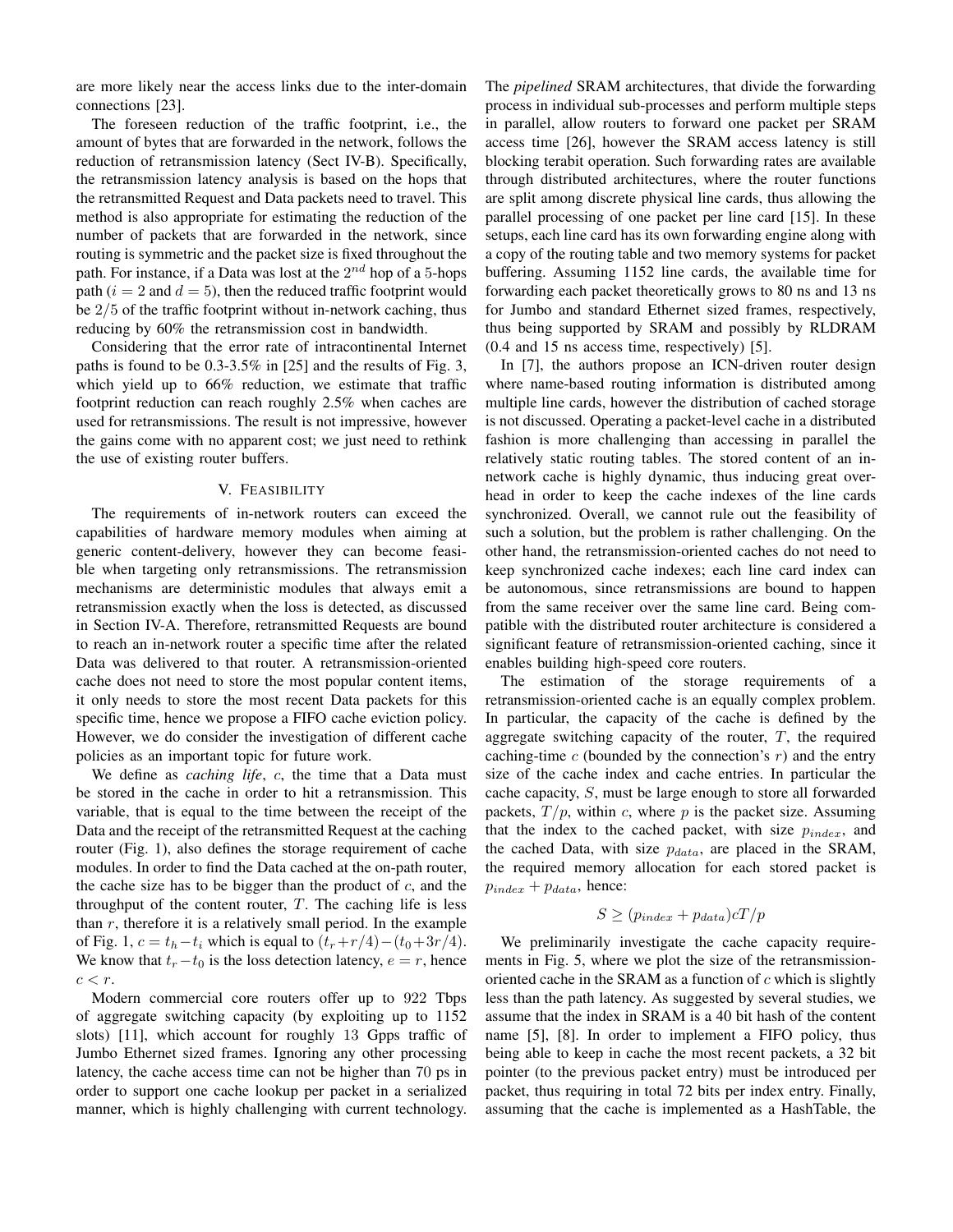cache storage per entry is equal to the packet size, hence  $p_{data} = p$ . We focus our study on the router specification presented in [11], where a slot equipped with a line card with individual processing and memory resources can deliver from 140 Gbps up to 400 Gbps line-rate throughput. We consider standard and Jumbo Ethernet sized frames, but we demonstrate only the first since packet size is not found to significantly affect the result. Finally, we present the  $y$  axis in logarithmic scale in order to more clearly depict the memory requirements for lower RTTs.

Our analysis shows that the relation of path RTT and cache capacity is linear. In case of 400 Gbps, it is revealed that an SRAM of 210 Mb capacity cannot support retransmissions for any given  $c$ , thus rendering the design impractical. An RLDRAM of 2 Gb capacity can support retransmissionoriented caching when  $c < 5ms$ , hence is also considered barely practical; only edge-routers could be considered. If Jumbo Ethernet sized frames are assumed (in order to loosen the access time constraint), then the use of a DRAM memory of 10 GB capacity and 55 ms access time [5] could be realistic. Then, a core router with a DRAM cache could store packets for up to 25 ms. The feasibility is better in case of 140 Gbps line-rate throughput, since the DRAM can keep cached content for roughly 80 ms, thus being able to support a wider range of network setups.



Fig. 5. The per slot cache capacity requirement of a retransmission-oriented in-network cache router as a function of caching-life, c, for 140 Gbps and 400 Gbps line-rate throughput.

#### *A. Discussion*

Our evaluation reveals that the feasibility of retransmissionoriented ICN cache-routers is challenged by the memory and processing overhead that the in-network core routers present. At the same time, our analysis validates that the gains are increased as the caches are pushed closer to the receivers, thus re-questioning the effectiveness of in-network caching compared to edge-caching. Regarding retransmission-oriented caches, edge-caching seems more promising than ever, since the cache hits are based on subsequent Request transmissions from the same receiver that typically follow the same route, instead of being based on subsequent Requests from different users that are more likely to meet at a central in-network core router. Thereafter, the probability to find the cached content at an edge-router is based on the ability of that router to store Data packets for long enough, being irrelevant to the content popularity and centrality of the router. On top of that, edgerouters present significantly lower forwarding rates than core routers, thus being able to store content longer with the same storage capacity.

The distribution of loss occurrences in the network plays a critical role in the cache placement policy. Edge-caches help significantly when the access links are very error-prone, while the core network presents minimum error-rate, hence Data packets can reach safely the edge-router, but then they are often lost. The opposite situation favors (pervasive) innetwork caches, which can support losses that occur in the core network too, thus collectively enhancing the overall reduction of retransmission latency. In general, we expect the type of the network losses (and related patterns) to have substantial impact on the performance of retransmission-oriented caching, thus constituting an important topic for future work.

## VI. CONCLUSIONS AND FUTURE WORK

In this paper we investigated the operation of ICN innetwork packet-level caching that targets only retransmissions. First, we explored the envisioned gains, revealing that the expected retransmission latency can be reduced by up to 40%, thus offering considerably faster reaction to network loss. Then we conducted a feasibility assessment, based on modern router specifications, which showed that the operation of a retransmission-oriented cache module on a core router can be feasible, assuming a distributed router design and Jumbo Ethernet size frames. Our results suggest that, under these conditions, a terabit-per-second core router can keep cached packets for up to 80 ms, thus being able to respond to retransmissions in a wide range of network setups. Therefore, we conclude that with ICN, in-network packet-level caching for retransmissions is a valuable error-control component.

There are many different directions that this work could be extended towards. First, an experimental evaluation of the design needs to be conducted in order to validate the accuracy of our model. Second, novel caching strategies that are specifically designed for addressing retransmissions can be developed in order to enhance the envisioned gains. Then, the mutual exploitation of router fast memory by the forwarding and the caching functions needs to be addressed; this approach could significantly improve the performance and impact the dimensioning of ICN routers. Finally, the conclusions of this work could encourage studies on the relation of user experience and loss recovery latency, thus further motivating research on retransmission-oriented ICN caching.

#### ACKNOWLEDGMENT

This research was supported by the Research Center of the Athens University of Economics and Business.